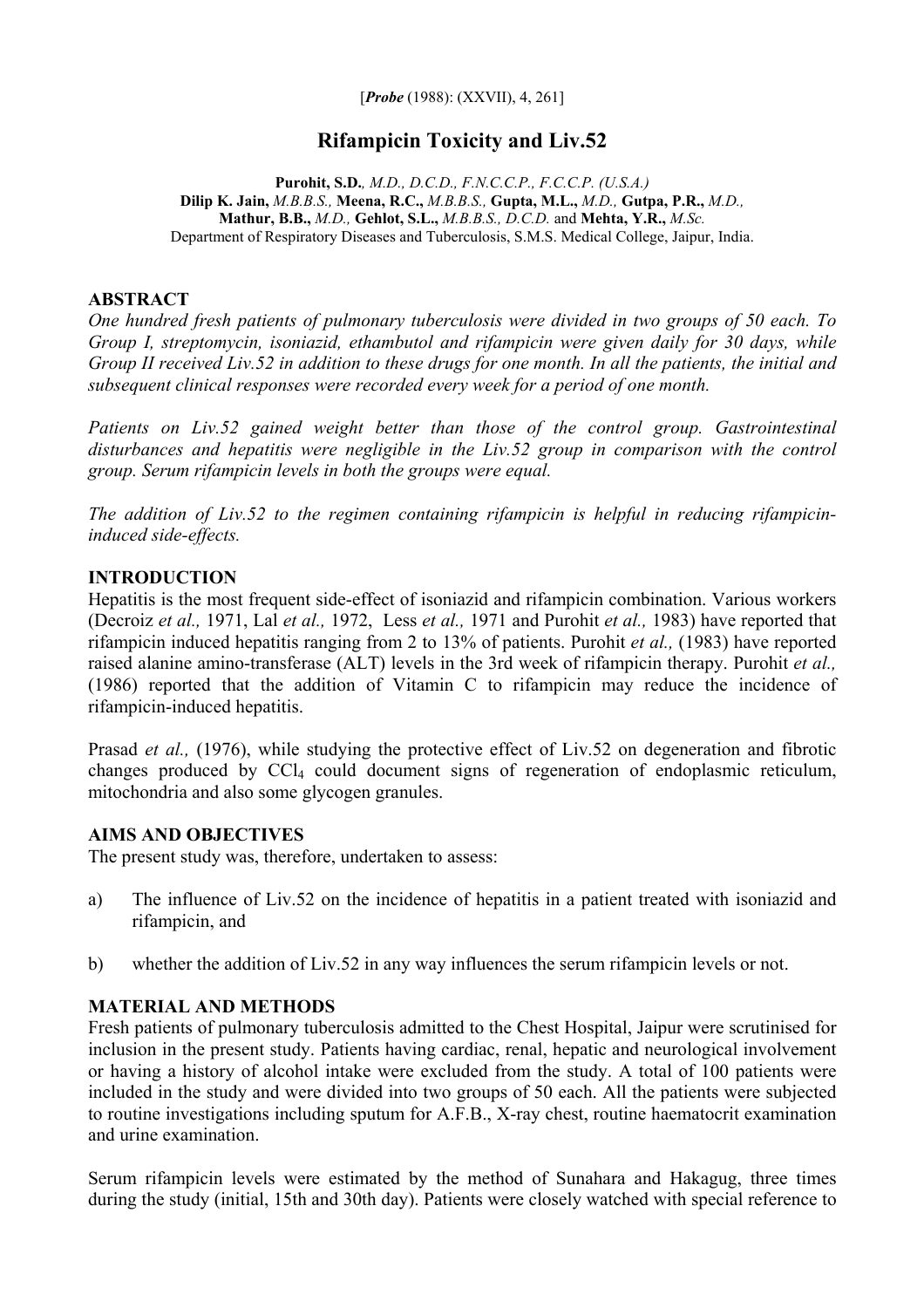weight gain, sense of well-being and development of any untoward reaction to anti-tubercular drugs.

The development of anorexia, nausea, vomiting, jaundice, fever and malaise were recorded during the therapy. These manifestations were considered as clinical parameters of hepatitis and were followed by enzyme estimations. In situation where suggestive clinical symptoms were associated with abnormal enzyme levels, it was considered as specific of hepatitis and an indication for withdrawal of drugs. Hepatitis was labeled as severe, if it was associated with ALT levels over 125 units.

ALT levels (SGOT and SGPT) were estimated initially and subsequently on the 15th and 30th day. All the patients were randomly put on two regimens:

*Group I* (50 patients): On SIER (Inj. Streptomycin 0.75 gm I.M., O.D., Tab. INH 300 mg/day, Tab. Ethambutol 20 mg/kg daily, Rifampicin 10–12 mg/kg daily for 30 days).

#### **OBSERVATIONS**

Sixty-eight males and 32 females were studied. The mean age was 31.3 years  $(\pm 6.7)$  for Group I (Control) and 35.4 years  $(\pm 5.7)$  for Group II (Liv.52) patients ( $p \le 0.05$ ).

Table 1 shows the initial and subsequent serum rifampicin levels in both the groups. There is a falling trend in the levels if one compares the initial and subsequent readings, but its range was negligible and statistically not significant. While comparing the levels in Group I (Control) and Group II (Liv.52), they were found nearly similar. It appears that the process of enzymatic induction witnessed with rifampicin metabolism is not influenced by the addition of Liv.52.

| Table 1: Initial and subsequent serum rifampicin levels             |                   |                   |  |  |
|---------------------------------------------------------------------|-------------------|-------------------|--|--|
| in both the groups after 2 hours of rifampicin ingestion (in gm/ml) |                   |                   |  |  |
| Day of estimation                                                   | Group I (Control) | Group II (Liv.52) |  |  |
| 1st day                                                             | $8.5 \pm 4.2$     | $9.01 \pm 5.3$    |  |  |
| 15th day                                                            | $7.6 \pm 4.9$     | $7.4 \pm 4.7$     |  |  |
| 30th day                                                            | $7.1 \pm 5.1$     | $7.9 \pm 4.5$     |  |  |
|                                                                     |                   | p < 0.05          |  |  |

Table 2 shows the ALT levels during the one month therapy. After 15 days of rifampicin, 7 patients of Group I (control) had abnormal ALT levels, out of which 3 had specific hepatitis, whereas 4 had signs of non-specific hepatitis.

| <b>Table 2:</b> Alanine aminotransferase (ALT) levels recorded initially and during therapy |                   |               |                     |          |               |               |
|---------------------------------------------------------------------------------------------|-------------------|---------------|---------------------|----------|---------------|---------------|
|                                                                                             | Group I (Control) |               | Group II $(Liv.52)$ |          |               |               |
| ALT levels                                                                                  | Initial           | After 15 days | After 30 days       | Initial  | After 15 days | After 30 days |
| upto (units)                                                                                | $N=50$            | $N = 50$      | $N = 50$            | $N = 50$ | $N = 50$      | $N=50$        |
| 40                                                                                          | 50                | 43            |                     | 50       | 49            | 50            |
| 41-59                                                                                       |                   |               |                     |          |               |               |
| 60                                                                                          |                   |               |                     |          |               |               |

ALT levels in Group II (Liv.52) were just abnormal in one patient (2%) but termination of rifampicin therapy was not required.

*Group II* (50 patients): In addition to SIER, they were given Liv.52, two tablets twice daily for 30 days.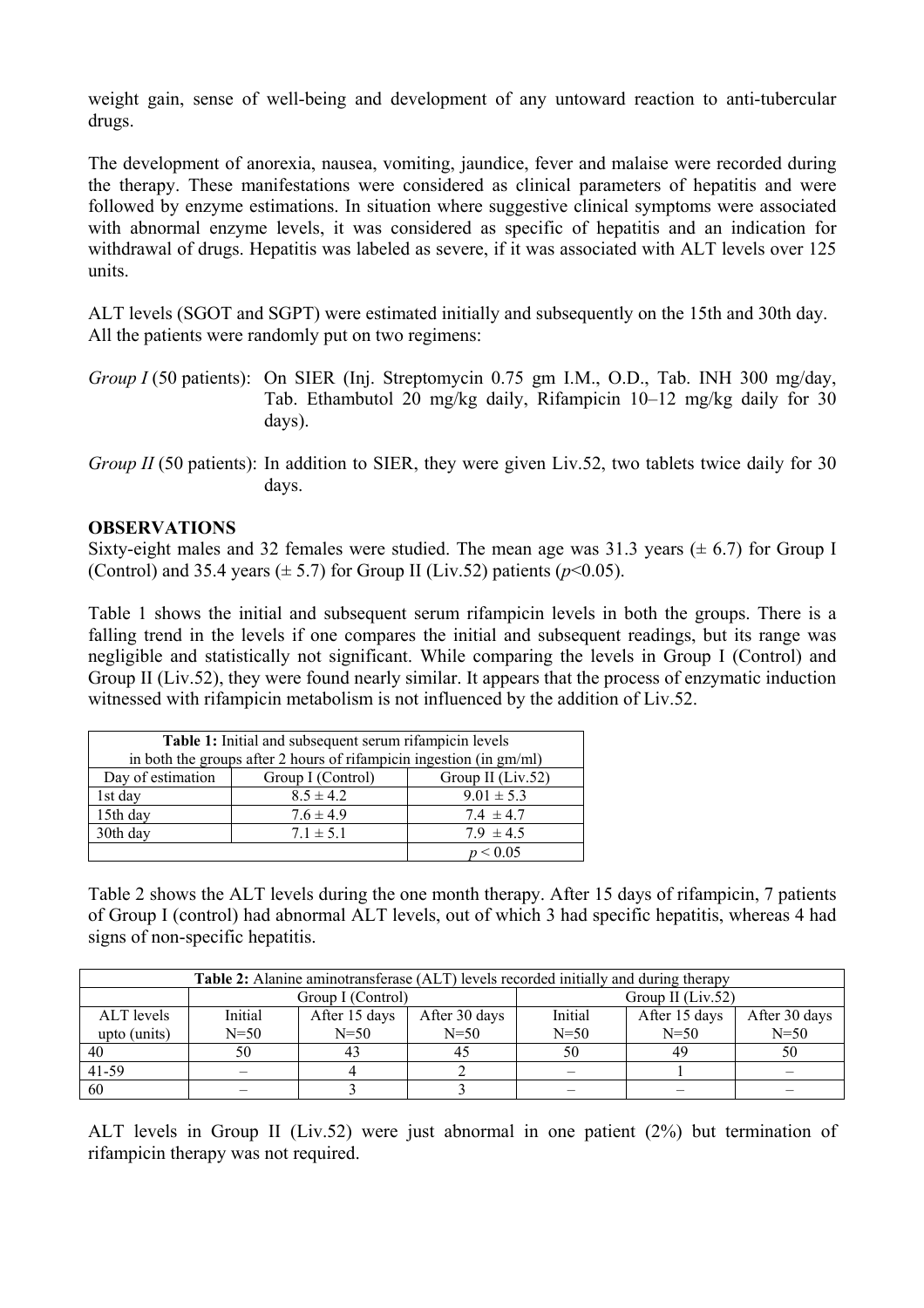After 30 days, when ALT levels were analysed, 2 patients (4.3%) out of 47 had raised ALT levels in Group I (Control), whereas it was normal in all the 50 patients of Group II (Liv.52).

Table 3 shows the weight gains during the one month therapy. In Group I (Control), the majority of patients, i.e. 36 out of 50 (72%), had gain in weight upto 2 kg, whereas in Group II (Liv.52), the majority of patients, i.e. 34 out of 50 (68%) had gained more than 2 kg weight in the first month. Two patients of Group I (Control) had no weight gain in contrast to nil such patients of Group II (Liv.52).

| Table 3: Gain in weight |                   |                   |  |  |
|-------------------------|-------------------|-------------------|--|--|
| Gain in weight          | Group I (Control) | Group II (Liv.52) |  |  |
| No gain                 |                   |                   |  |  |
| Upto 2 kg               |                   |                   |  |  |
| Upto $4 \text{ kg}$     |                   |                   |  |  |
| Upto $6 \text{ kg}$     |                   |                   |  |  |
| Upto 8 kg               |                   |                   |  |  |

Table 4 shows that in Group I (Control), anorexia and nausea were recorded in 12 and 11 patients respectively, whereas in Group II (Liv.52) only 2 and 1 respectively had these symptoms. In Group II (Liv.52) jaundice, vomiting and pain in the abdomen were not recorded in any case, whereas these symptoms were present in 3  $(6\%)$ , 9  $(18\%)$  and 1  $(2\%)$  patients of Group I (Control) respectively.

| Table 4: Clinical symptoms related to hepatitis |                   |                   |  |  |
|-------------------------------------------------|-------------------|-------------------|--|--|
| <b>Symptoms</b>                                 | Group I (Control) | Group II (Liv.52) |  |  |
| Jaundice                                        |                   |                   |  |  |
| Nausea                                          |                   |                   |  |  |
| Vomiting                                        |                   |                   |  |  |
| Anorexia                                        |                   |                   |  |  |
| Pain in the                                     |                   |                   |  |  |
| abdomen                                         |                   |                   |  |  |
| Note: A few patients had more than one symptom. |                   |                   |  |  |

# **DISCUSSION**

The initial (1st) and subsequent (15th and 30th day) serum rifampicin levels were similar in both the groups. Though there was a fall in subsequent serum rifampicin levels in all the patients, their differences with the initial values were statistically significant. This fall in the subsequent (15th and 30th day) serum rifampicin levels in both the groups is due to microsomal changes induced by rifampicin [Robert O'Reilly (1975), Buffington *et al.,* (1976) and Skolnick *et al.,* (1976)] and it appears that the addition of Liv.52 does not influence this metabolic aspect of rifampicin.

ALT levels were raised in 7 (14%) patients of Group I (Control) in contrast to 1 (2%) patient in Group II (Liv.52). Why and how ALT levels were within normal limits in the Liv.52 group requires further probing.

Liv.52 has been used in cases of anorexia (Saxena S., 1971) with encouraging results. In our study anorexia was recorded in 4 percent of patients in Group II (Liv.52) in contrast to 24 percent of patients of Group I (Control). A similar high percentage (19%) of gastrointestinal disturbances has been reported by Gupta *et al.,* from the western part of Rajasthan. The better weight gain recorded in Group II (Liv.52) might be related to better appetite induced by Liv.52.

Many workers (Lal *et al.,* 1973 and Purohit *et al.,* 1985) reported rifampicin-induced hepatitis ranging from 2-13%. In our study this was observed in 8 percent of patients in the control group. There was no case of jaundice in Group II (Liv.52) indicating that Liv.52 may protect the liver